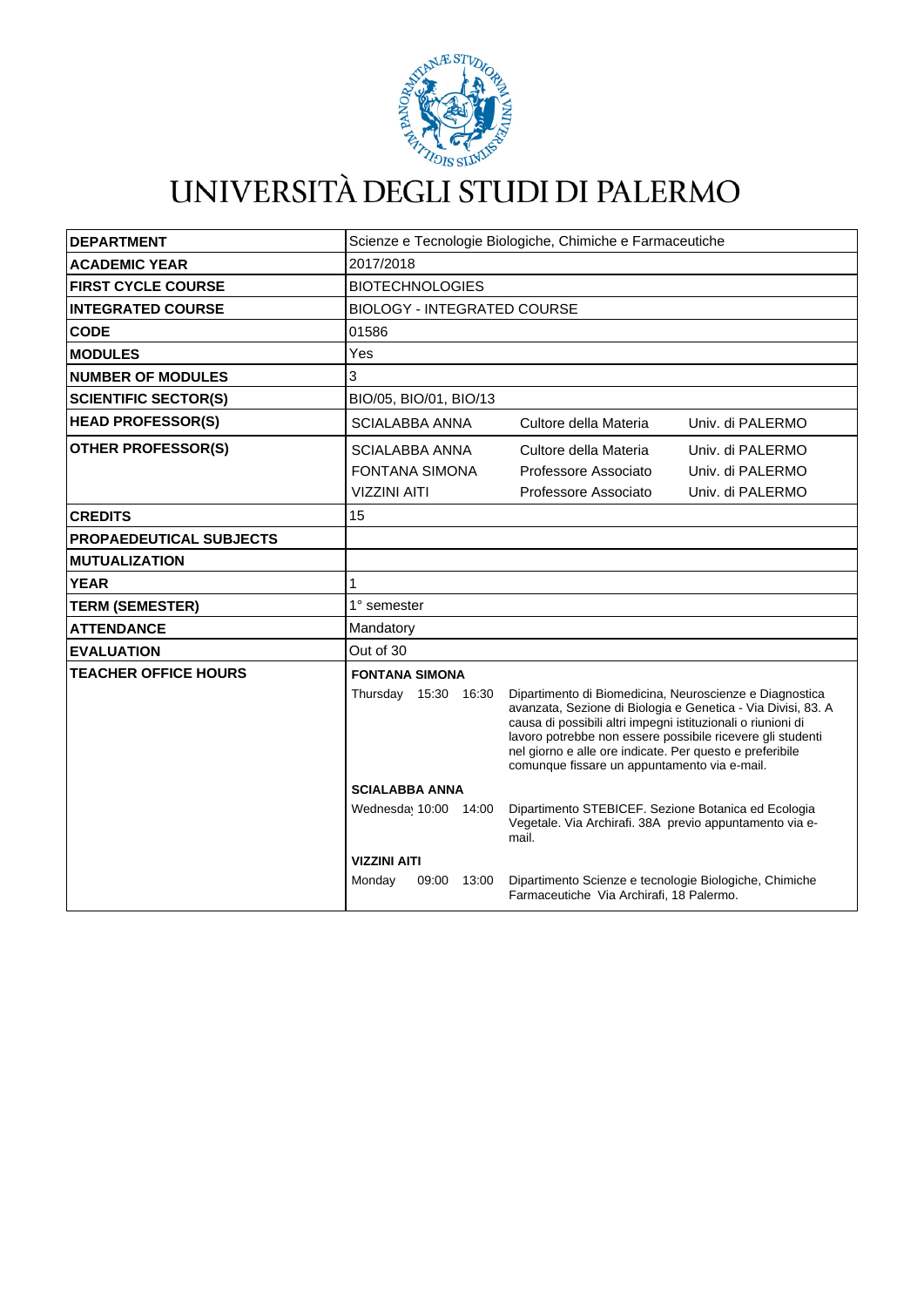## **DOCENTE:** Prof.ssa ANNA SCIALABBA

| <b>PREREQUISITES</b>      | Fundamentals of Biology, General and Organic Chemistry.                                                                                                                                                                                                                                                                                                                                                                                                                                                                                                                                                                                                                                                                                                                                                                                                                                                                                                                                                                                                                                                                                                                                                                                                                                                                                                                                                                                                                                                                                                                                                                                                                                                                                                                                                      |
|---------------------------|--------------------------------------------------------------------------------------------------------------------------------------------------------------------------------------------------------------------------------------------------------------------------------------------------------------------------------------------------------------------------------------------------------------------------------------------------------------------------------------------------------------------------------------------------------------------------------------------------------------------------------------------------------------------------------------------------------------------------------------------------------------------------------------------------------------------------------------------------------------------------------------------------------------------------------------------------------------------------------------------------------------------------------------------------------------------------------------------------------------------------------------------------------------------------------------------------------------------------------------------------------------------------------------------------------------------------------------------------------------------------------------------------------------------------------------------------------------------------------------------------------------------------------------------------------------------------------------------------------------------------------------------------------------------------------------------------------------------------------------------------------------------------------------------------------------|
| <b>LEARNING OUTCOMES</b>  | Knowledge and comprehensive ability: To know and to understand the basic<br>concepts of molecular and cell biology. To know and to understand the origin<br>and evolution at the cellular and organismic levels. Recognition of the main<br>animal species in relation to their use in the biotechnology field. Understanding<br>of the biology of the issues in the plant cell level, organ and even body in<br>relation to their use in the biotechnology field. Ability to apply knowledge and<br>understanding: To apply the gained knowledge to understand the human impact<br>on gene and genetic level on animal biodiversity in order to perform the<br>diagnostic detection of cells, tissues and organs of plant through microscopic<br>observations or images and diagrams. Making judgments: Ability to analyze and<br>synthesize for elaborating critical thinking on the issues studied and to evaluate<br>the changes induced by the environment on organisms and animals.<br>Communicative ability: To express in understandable way, even for a non-expert<br>audience, the importance of knowledge of the cell biology and molecular basic<br>concepts and processes affecting biodiversity animal and plant structure.<br>Learning ability: To integrate the knowledge of classical zoology with those of<br>molecular and phylogenetic zoology, cell biology knowledge with histology and<br>vegetable anatomy to investigate issues of animal and plant biotechnology at<br>the cellular, organ and organismic level.                                                                                                                                                                                                                                                                   |
| <b>ASSESSMENT METHODS</b> | At the end of each didactic unit, a discussion in order to verify the students'<br>understanding, also using questions that may be asked to the final exam will be<br>proposed. Learning evaluation will be based on written and oral tests.<br>The written tests are represented by an ongoing evaluation and a final test<br>lasting ninety minutes on topics reported in the program, referring to the<br>suggested basic texts and the teaching material if provided by the teacher. The<br>written tests are semi-structured and consist of a minimum of thirty questions.<br>The recognition of schemes and figures aims to evaluate the knowledge gained<br>during laboratory activity. Closed questions tend to test the knowledge of the<br>disciplinary scope of the course while the open questions tend to verify the<br>mastery of the subjects, the properties of language and the ability to apply<br>knowledge and skills to solve issues proposed. The written test is passed with<br>the evaluation of 18/30 when the student is in possession of the minimum basic<br>knowledge of the main topics of teaching and the technical language and<br>minimal ability for independently applying the gained knowledge. The<br>evaluation of 30/30 applies when the student shows full knowledge of the topics<br>of the program. The oral test consists of an interview that test the abilities and<br>an adequate exhibition capacity of the students who passed the written test. The<br>30/30 vote with any praise is given when the knowledge/skills are excellent and<br>student is able to elaborate and express judgments based on acquired<br>knowledge.<br>The final exam score results from the average of the votes in the written and<br>oral tests and is expressed in thirtieth. |
| <b>TEACHING METHODS</b>   | Lectures and exercises.                                                                                                                                                                                                                                                                                                                                                                                                                                                                                                                                                                                                                                                                                                                                                                                                                                                                                                                                                                                                                                                                                                                                                                                                                                                                                                                                                                                                                                                                                                                                                                                                                                                                                                                                                                                      |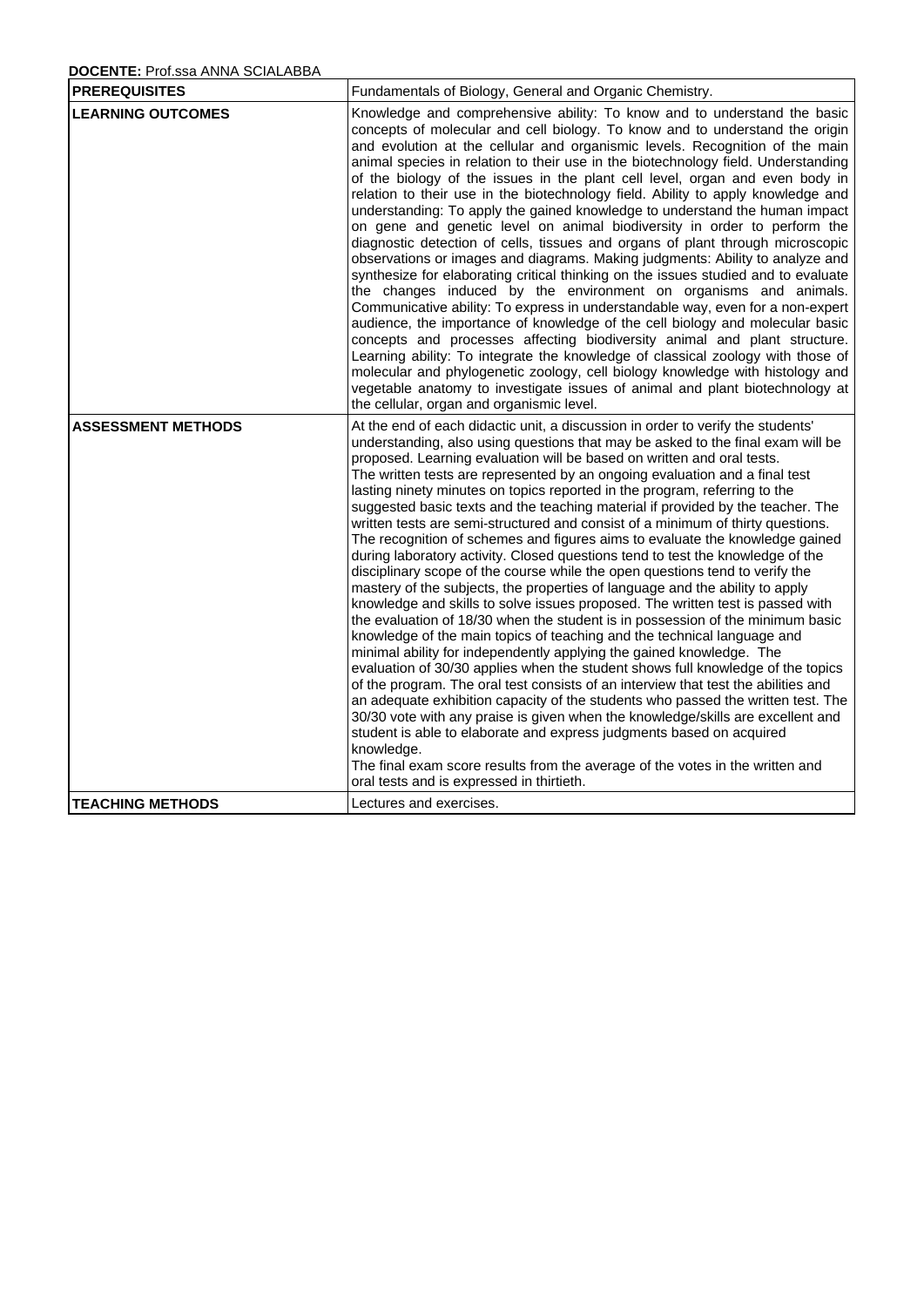## **MODULE ANIMAL BIOLOGY**

#### Prof.ssa AITI VIZZINI

## **SUGGESTED BIBLIOGRAPHY**

Hickman et al. Zoologia Mc GrawHill ed.

| <b>AMBIT</b>                  | 50081-Discipline biotecnologiche con finalità specifiche:<br>biologiche e industriali |
|-------------------------------|---------------------------------------------------------------------------------------|
| <b>INDIVIDUAL STUDY (Hrs)</b> | 98                                                                                    |
| <b>COURSE ACTIVITY (Hrs)</b>  | 52                                                                                    |

## **EDUCATIONAL OBJECTIVES OF THE MODULE**

The course aims to provide an integrated view evolutionary and biological of the animal world as a guideline in the study and in biotechnological applications. The contents of the module are designed to offer the basic understanding of the main biological processes and mechanisms of evolution through the analysis of animal biodiversity contextualized at level of gene, population and species. The elements and the essential tools for the analysis and phylogenetic cladistics at various levels of biological complexity will be provided. Finally this course presents the zoological systematics in a phylogenetic key. The teaching of zoological systematics will be supported by laboratory lessons.

## **SYLLABUS**

| <b>Hrs</b> | <b>Frontal teaching</b>                                                                                                                                                                                                                                                                                                                                     |
|------------|-------------------------------------------------------------------------------------------------------------------------------------------------------------------------------------------------------------------------------------------------------------------------------------------------------------------------------------------------------------|
| 2          | Origin of life. Biodiversity and biological evolution.                                                                                                                                                                                                                                                                                                      |
| 4          | Theories of evolution. Population genetic. Mutation, genetic drift, gene flow, polymorphism,<br>heterozygote advantage.                                                                                                                                                                                                                                     |
| 4          | Species and Speciation. Microevolution and Macroevolution: Natural Selection.                                                                                                                                                                                                                                                                               |
| 2          | Systematic: Numerical, classical, Evolutionary, cladistics.                                                                                                                                                                                                                                                                                                 |
| 2          | The Taxa: Taxon monophyletic, paraphyletic, polyphyletic. Homologies and analogies.<br>Orthologous genes. Phenotypic characters: Plesiomorfie, Apomorfie, Sinapomorfie.                                                                                                                                                                                     |
| 4          | Reproduction: indirect and direct development, the training plans of the major phyla.                                                                                                                                                                                                                                                                       |
| 12         | Structure and function: support, protection and movement; homeostasis; body fluids and<br>breathing; digestion and nutrition; nervous system and sense organs; endocrine system and<br>systematic of Protozoa, Porifera, Cnidaria, Ctenophora, Platyhelminthes, Nematodes, Molluscs,<br>Annelids, Arthropods (Myriapoda, Chelicerata, shellfish, hexapods). |
| 10         | Structure and function: support, protection and movement; homeostasis; body fluids and<br>breathing; digestion and nutrition; nervous system and sense organs; endocrine system and<br>systematic of Deuterostomia: Echinoderms, Urochordata, Cephalochordata and Vertebrates<br>(Fish, Amphibians, Reptiles, Birds, Mammals).                              |
| <b>Hrs</b> | <b>Workshops</b>                                                                                                                                                                                                                                                                                                                                            |
| 12         | Laboratory exercises aimed at acquiring basic knowledge related to the morphology and<br>taxonomy of the main classes of invertebrates.                                                                                                                                                                                                                     |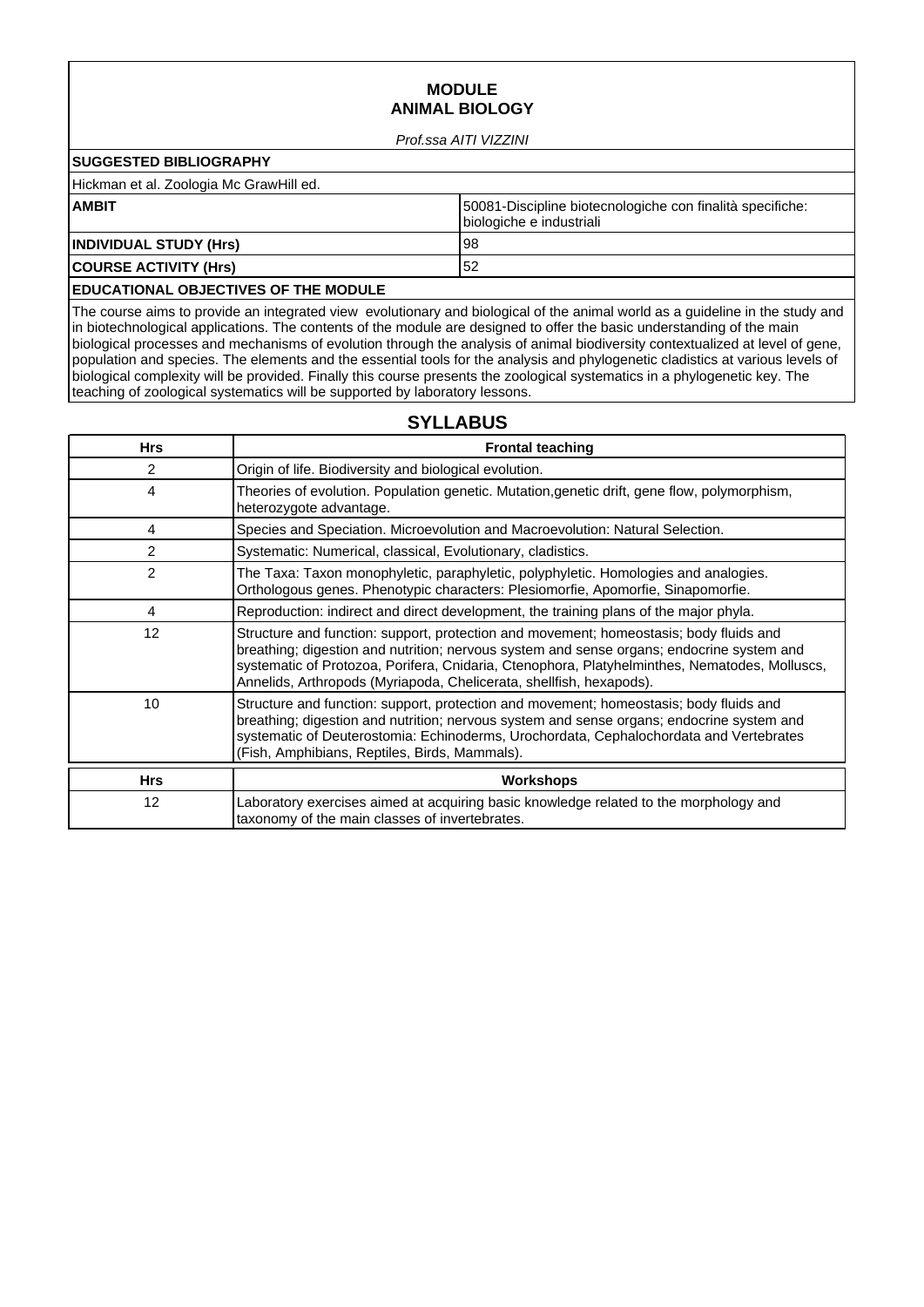## **MODULE PLANT BIOLOGY**

#### Prof.ssa ANNA SCIALABBA

#### **SUGGESTED BIBLIOGRAPHY**

#### Testo base consigliato:

-Pasqua G., Abbate G., Forni C. 2015. Botanica generale e diversita' vegetale. Piccin.

Testi utilizzati per l'insegnamento:

-Curtis, H. 2017. Invito alla Biologia. Zanichelli.

-Mauseth J.D., 2014 – Botanica. Idelson Gnocchi. Napoli.

-Gerlach D., Lieder J.2014. Atlante di Anatomia Vegetale.Ed. Muzzio.

-Rost T.L., Barbour M.G., Stocking C.R., Murphy T.M.2008. Biologia delle Piante. Zanichelli.

| <b>AMBIT</b>                                                  | [50077-Discipline biologiche] 50081-Discipline biotecnologiche<br>con finalità specifiche: biologiche e industriali |
|---------------------------------------------------------------|---------------------------------------------------------------------------------------------------------------------|
| <b>INDIVIDUAL STUDY (Hrs)</b><br><b>COURSE ACTIVITY (Hrs)</b> | ∣98<br>52                                                                                                           |
|                                                               |                                                                                                                     |

#### **EDUCATIONAL OBJECTIVES OF THE MODULE**

The course provides knowledge on structural and functional bases of plants, highlighting the differences between animal and vegetable organisms. Will be analyzed aspects relating to the characteristics of the cells, tissues and organs of the plants including in relation to its use as a system for biotechnological applications.

## **SYLLABUS**

| <b>Hrs</b>     | <b>Frontal teaching</b>                                                                                                                                                                                                                                                                                                                                                                                                                                                                         |
|----------------|-------------------------------------------------------------------------------------------------------------------------------------------------------------------------------------------------------------------------------------------------------------------------------------------------------------------------------------------------------------------------------------------------------------------------------------------------------------------------------------------------|
| 8              | Introduction. General principles of plant evolution. Tallo and Corm. Difference between animal<br>organisms and plants. Asexual and sexual reproduction. The life cycle of angiosperms. Flowers,<br>fruits and seeds.                                                                                                                                                                                                                                                                           |
| $\mathbf{2}$   | Plant cells and hierarchical compartmentalization of the plant body. Cellar membranes.<br>Cytoskeleton and cell division. Microbodies.                                                                                                                                                                                                                                                                                                                                                          |
| $\mathbf{2}$   | Plastids: role within the cell, origin and structure. Chloroplasts: origin, morphology and structure.<br>Leucoplasts, chromoplasts and etioplasts. Photosynthetic pigments.                                                                                                                                                                                                                                                                                                                     |
| $\overline{2}$ | Vacuole: role within plant cells, tonoplast, vacuolar content, osmotic phenomena, secondary<br>metabolites.                                                                                                                                                                                                                                                                                                                                                                                     |
| $\overline{c}$ | Cell Wall: role, biogenesis, primary and secondary wall, primary pit-field and plasmodesmata.                                                                                                                                                                                                                                                                                                                                                                                                   |
| 8              | Morphological and functional organization. Pseudo-tissues and tissue systems. Meristem,<br>epidermis, periderm, parenchyma, collenchyma, sclerenchyma, xylem, phloem and secretory<br>tissues. Totipotency, determination, differentiation and transdifferentiation. Callus.                                                                                                                                                                                                                    |
| 10             | Organography. Root: apex structure, primary and secondary structure, actinostele, secondary<br>roots, adventitious, ancillary, amended. Caule: apex structure, primary and secondary structure,<br>and eustele atactostele, omoxilo wood and eteroxilo, branching, changes. Leaf morphology and<br>structure, modifications, foliar trace, abscission, commercial value of woody stems and fibers.                                                                                              |
| 6              | The role of growth and development hormones. The short and long distance transport.<br>ecophysiological aspects of photosynthesis                                                                                                                                                                                                                                                                                                                                                               |
| <b>Hrs</b>     | <b>Workshops</b>                                                                                                                                                                                                                                                                                                                                                                                                                                                                                |
| 12             | - Use of morphological characters for the recognition of the plants. - Tissue sampling. Histological<br>techniques for the anatomical recognition and diagnosis of tissues, cells, organelles and reserve<br>substances present in the seagrass. Observations by light microscopy. - Plant-environment<br>activities' aimed observation of specialization at the anatomical, morphological and reproductive<br>adaptation sets with focus on the evolutionary advantages of such metamorphosis. |